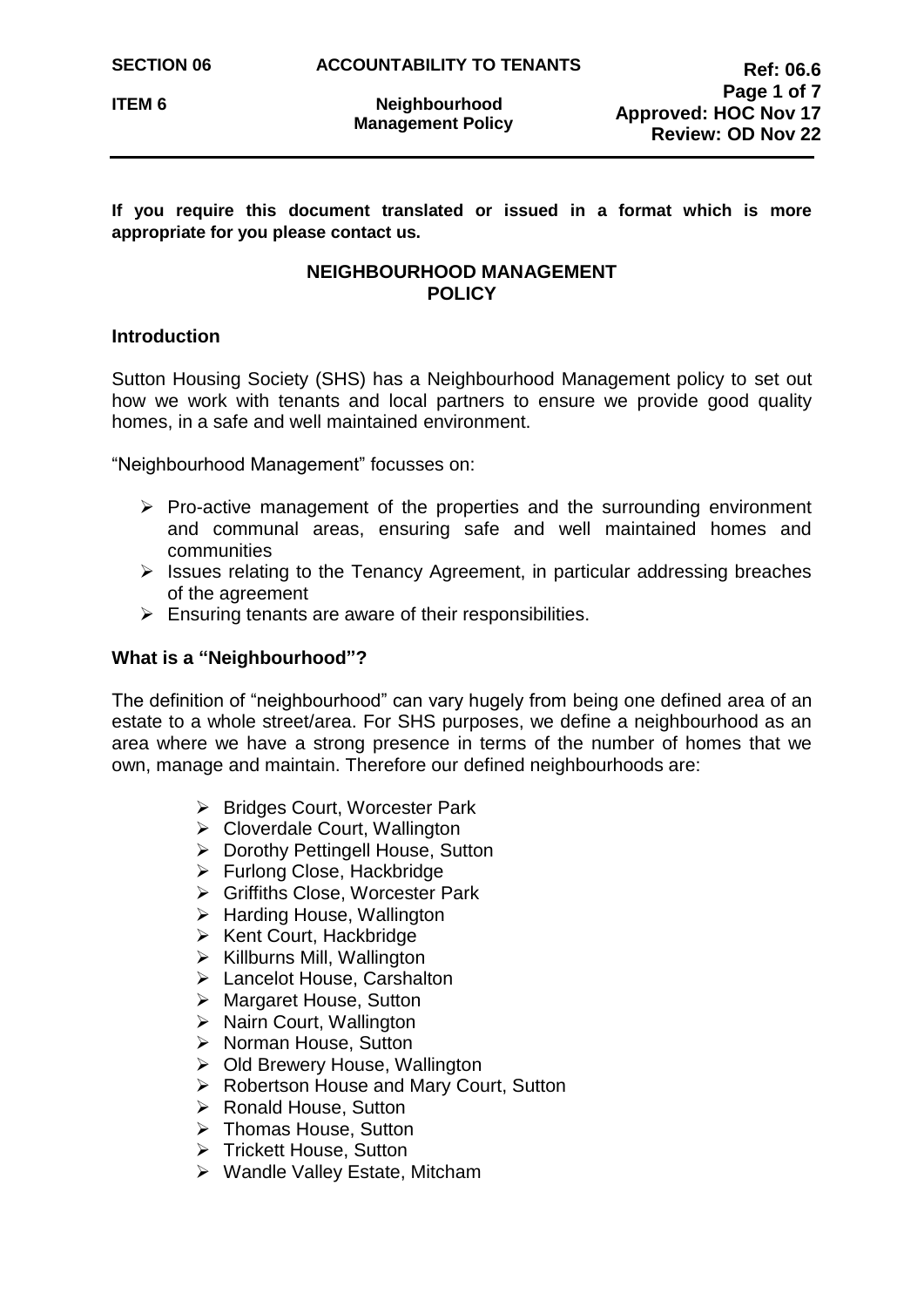## **What you can expect from SHS**

SHS carries out a regular programme of site/estate walkabouts and regular inspections. Some of our inspections are necessary in order for SHS to comply with health and safety requirements, whilst others relate to involving tenants in SHS services, influencing the works carried out and setting/ensuring standards are maintained.

## Walkabouts

Our quarterly walkabouts with tenants are designed to identify and respond to visual issues around the site/estate and to ensure we address any health and safety related issues. Participation by tenants is entirely voluntary and actively encouraged by SHS.

As we carry out the walkabout, your Community Housing Services Officer (CHSO) will make a note of any issues relating to matters providing a negative impact on the appearance of the neighbourhood e.g. untidy gardens, messy communal areas, abandoned vehicles, issues with bin stores etc. Your CHSO will also be looking for any trip or slip hazards.

A summary of the walkabout is produced and placed on the communal noticeboards for tenants. Your CHSO will report any issue of concern following the walkabout and review these at the next walkabout to ensure they have been addressed.

## Fire Alarm Tests

SHS aims to carry out weekly fire alarm testing in its neighbourhoods where these are in place – primarily in our accommodation designated for older people. There are regular "slots" for this test to be carried out. Occasionally it's necessary to change the day; when this happens we will endeavour to advise tenants in advance so that they are not unduly alarmed by hearing the fire alarm on a different day.

We will also carry out annual fire drills at the sites where we have a "Stay Put" policy. The date for these are not shared with tenants as we are testing the effectiveness of our "stay put" policy. We keep a record of the fire drills and when they are carried out. The CHSO will address any areas of concern with tenants following the fire drill.

## Other Health & Safety Inspections

SHS, and where appropriate, our contractors/insurers, carry out regular inspections of the following in SHS communal areas within our neighbourhoods:

- $\triangleright$  Lifts
- $\triangleright$  Emergency lighting
- $\triangleright$  Gas boilers
- $\triangleright$  Dry risers
- $\triangleright$  Fire extinguishers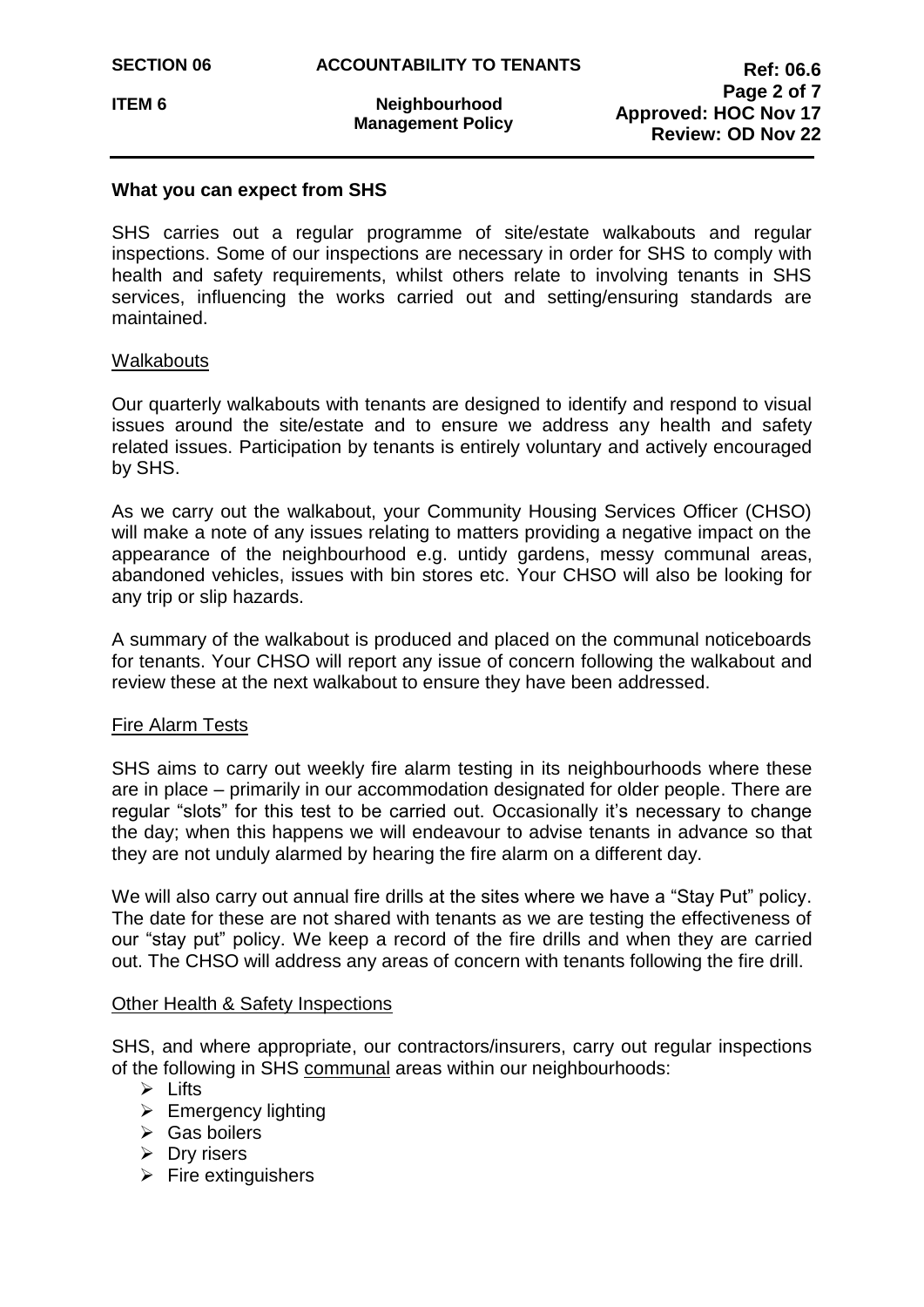- $\triangleright$  SHS owned portable appliances including cookers, fridges etc.
- $\triangleright$  Tunstall equipment
- $\triangleright$  Smoke detectors
- $\triangleright$  Water tanks

The frequencies of the inspections vary in order to comply with health and safety requirements.

#### Scheme Meetings

Your CHSO will hold regular scheme meetings at the Independent Housing for Older People schemes (these are the formerly called sheltered housing schemes). There is a standard agenda and tenants are welcome to add additional items. A summary report of the meeting is prepared and placed on the communal noticeboards for information and comment. We endeavour to hold scheme meetings every two months.

#### Garden Maintenance

Untidy gardens can have a negative impact on a neighbourhood. The SHS tenancy agreement requires tenants to ensure they keep any allocated gardens maintained and in a tidy condition.

SHS has a designated contractor that is responsible for our communal gardens (albeit some areas of the garden individual tenants prefer to maintain). The SHS staff check on a regular basis that the contract is complied with and will address any issues of concern directly with the relevant contractor.

SHS works with local organisations and with the council to increase aspects of biodiversity within our communal gardens such as installing bee boxes, native plants etc.

#### **Cleaning**

SHS has a cleaning contractor in place to ensure communal areas are clean and well maintained. Blocks of flats, on average, receive a weekly visit although one-off visits are arranged when necessary. At Wandle Valley, SHS contributes to the cost of maintaining the estate and works with the lead landlord, London & Quadrant, to maintain the communal areas.

## Window Cleaning

Window cleaning is carried out on a quarterly basis via a contractor. The Property Officer ensures that a notice is provided to tenants advising of when the window cleaner is calling well in advance. The Property Services Officer then checks that the contract is complied with and addresses any concerns directly with the relevant contractor.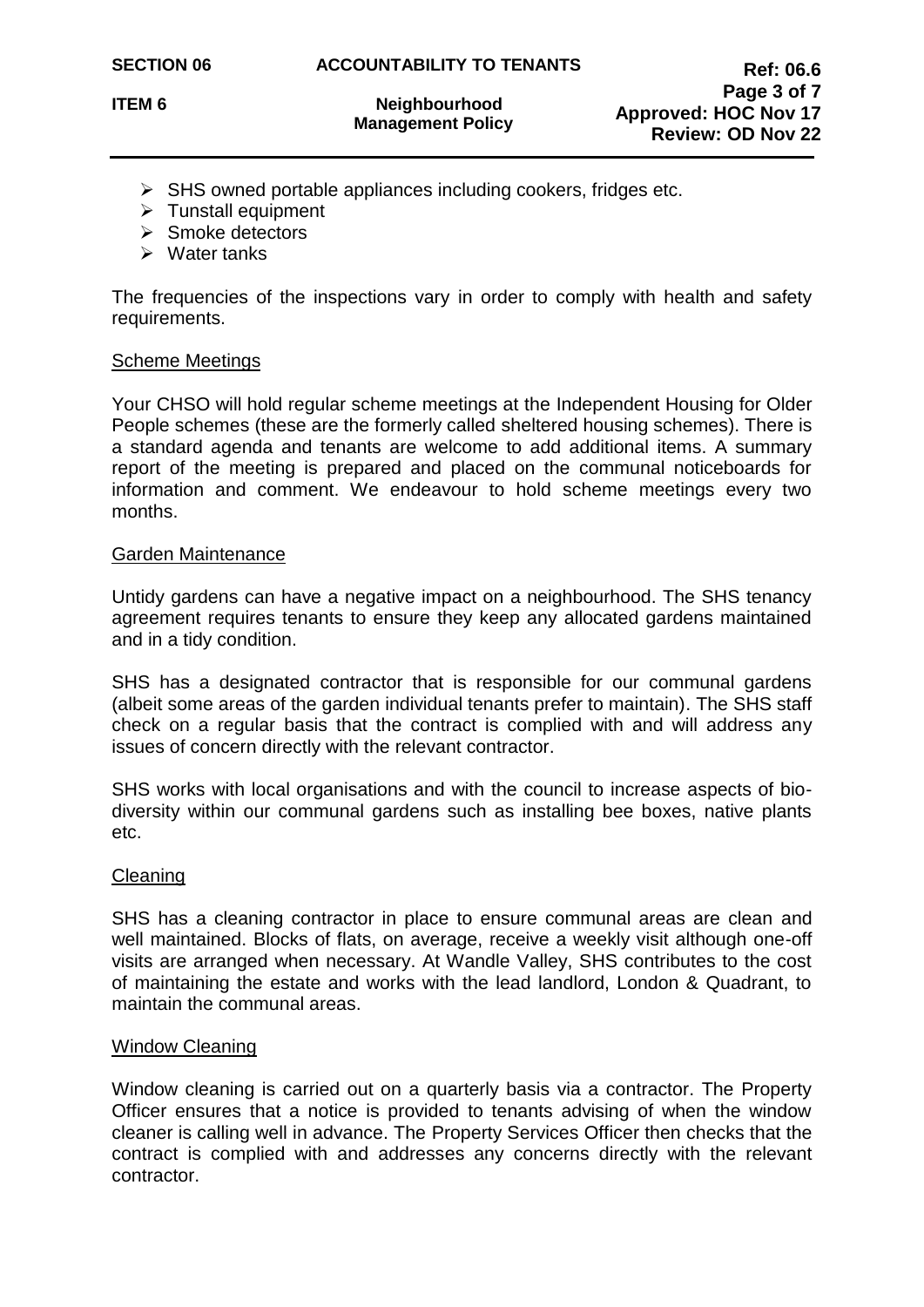## Communal Areas

Tenants living in buildings with communal areas are responsible for ensuring that they, their family and/or their visitors do not leave items in the communal areas, including rubbish and litter and that they do not casue any damage to these areas. Mobility scooters and bicycles must be left in designated bike and/or scooter store areas only or within a tenants' own home.

Access to SHS buildings is via door entry systems. Everyone living in these buildings is responsible for ensuring the system is used correctly and that the entrance door is shut at all times, only allowing access to visitors to their home.

Fire safety and our tenants' safety within our buildings is paramount. Therefore SHS will enforce removal of any items left by tenants, their family or visitors in the communal areas. This may involve recharging the appropriate tenant for costs incurred in removing items. Should this be a regular issue with a particular tenant, SHS will consider enforcement action to remedy the situation.

Fire Risk Assessments are carried out and all agreed recommendations actioned appropriately for each block of flats.

#### Infestations to communal areas

Where an infestation of vermin, pests or insects is identified in communal areas, SHS will arrange for appropriate Pest Control visits to be carried out to deal with the issue effectively. SHS covers the cost of this pest control and will address any individual matters as a result of the infestation with tenants directly.

For infestations within individual house or gardens, the tenant must advise the local authority or a pest control company directly as they would usually be responsible for covering the costs and rectifying any damage caused. If the infestation is found to come from an area of communal land within SHS ownership, SHS will be responsible for addressing the infestation and taking steps to prevent it from reoccurring.

Where required, SHS will work with the Local authority to assist with any statutory nuisance arising from an infestation.

## Parking

Tenants must park in areas designated for parking; there are allocated resident/visitors parking bays provided at most sites. All vehicles must be roadworthy, taxed and insured if parked on SHS land.

The SHS Tenancy Agreement states "Not to block local roadways and other vehicular access, and to keep them, and car parking spaces, clear of un-roadworthy and or untaxed vehicles and other obstructions.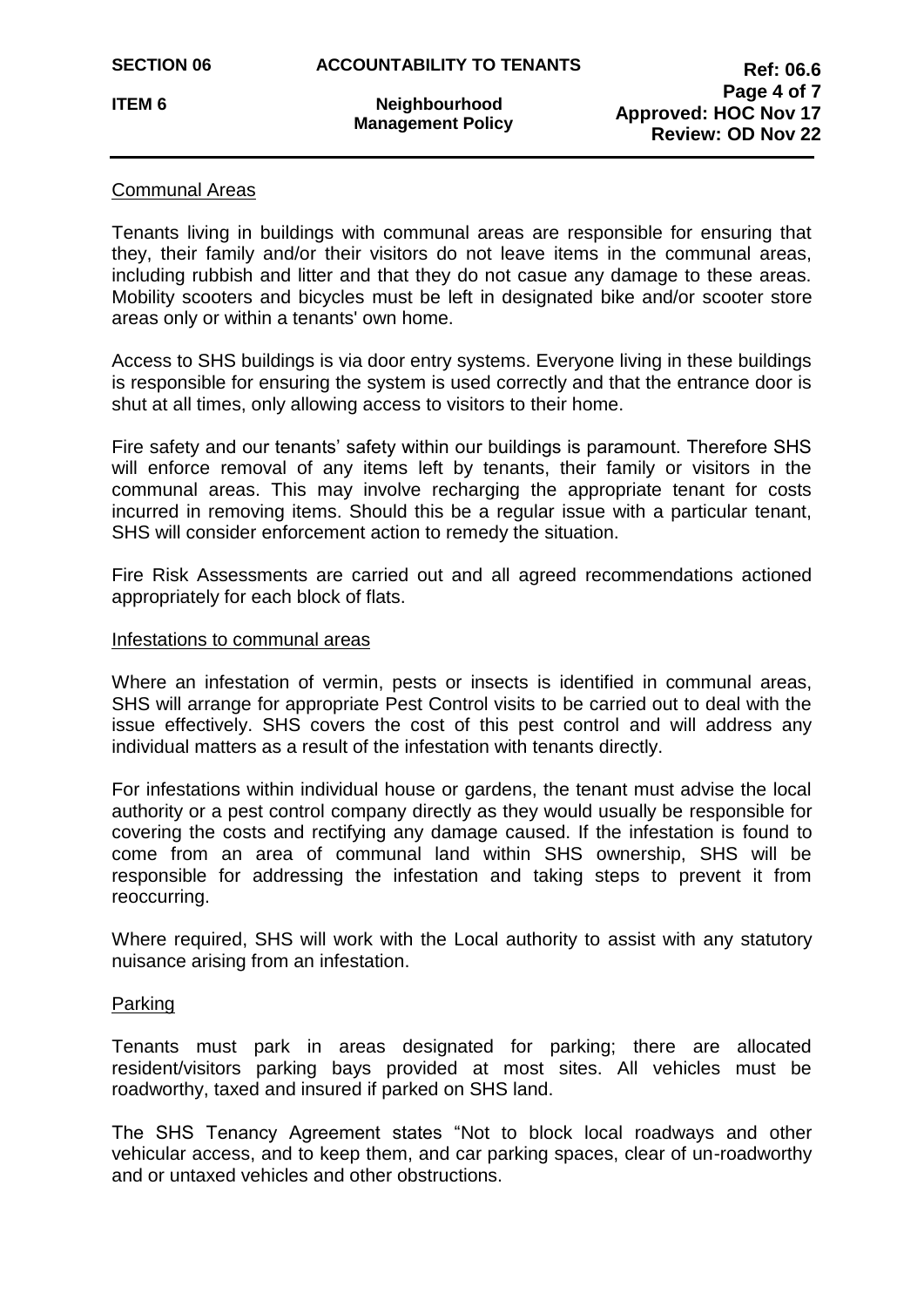- (i) To park or leave taxed vehicles only in the car space designated for the tenant use by the society and that vehicles parked in unauthorised places may be removed. By signing this agreement you authorise the Society to remove any vehicles in breach of these conditions, or which reasonable appear to officers of the Society to be abandoned or dangerous
- (ii) To obtain the Society's written consent before parking or leaving any heavy goods vehicle, caravan, boat, skip or anything other than a private motor vehicle or motorbike.

With regard to vehicle maintenance, the Tenancy Agreement is clear that no works to any vehicles can be carried out on SHS land, except for minor repair, maintenance or servicing of the tenant's own motor vehicle or motorbike and that this must not cause any nuisance.

## **Trees**

SHS has a plan of all trees on individual sites with a recommended maintenance programme. The programme is over 5 years with appropriate tree maintenance being carried out. SHS will also carry out works to trees in communal areas and individual SHS homes where they pose a health and safety risk to life or a building.

## **Anti-Social Behaviour**

SHS has an Anti-Social Behaviour policy in place and is pro-active in addressing any concerns raised quickly and effectively. This includes not only noise nuisance and anti-social behaviour but environmental crimes such as vandalism, dog fouling, fly tipping.

SHS uses "Good Neighbour Agreements" as a tool for tackling anti-social behaviour. This agreement underpins individual tenants' commitment not to behave in an antisocial way towards neighbours. These can be introduced with tenants at any time, particularly when experiencing nuisance. The Good Neighbour Agreement may also be introduced for new developments, when a new community is being created.

We are an active member of the Sutton Community Safety Partnership, attending relevant meetings and contributing as necessary. SHS is part of the London Borough of Sutton Information Sharing Protocol, ensuring we request and share information with partners (for example Social Services, the Police, the Local authority) to resolve/remedy issues appropriately. These would generally relate to safeguarding individuals, criminal activity and breaches of tenancy conditions.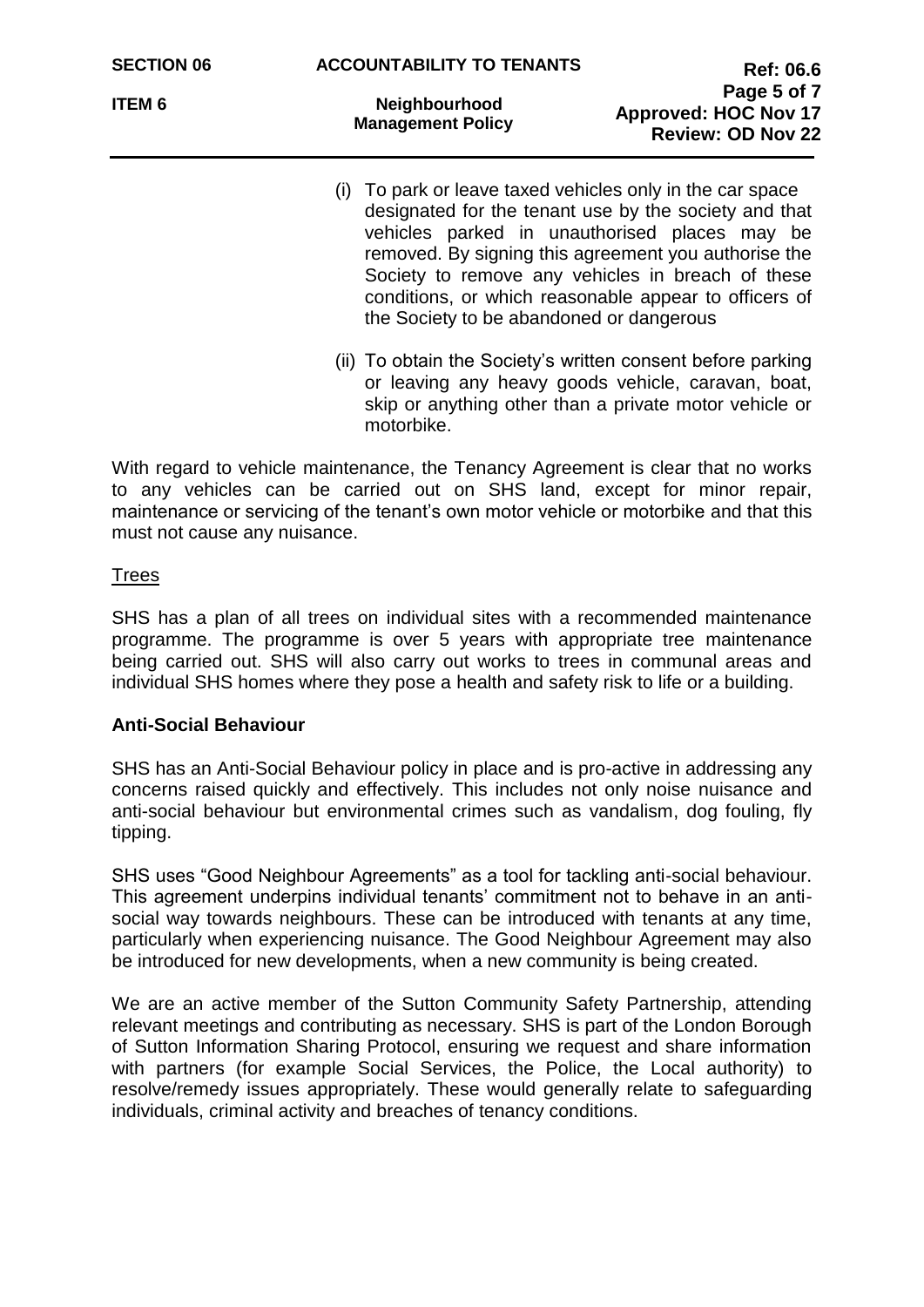## **Waste Management**

SHS is responsible for addressing issues relating to litter and fly tipping on our land and will arrange clearance as soon as possible. The cost of this is recovered via service charges unless a tenant is identified as being responsible.

All tenants must take all reasonable care to ensure that their refuse is properly disposed of in line with the requirements of the London Borough of Sutton, using the appropriate bags and bins. SHS ensures that the bin store areas are regularly inspected and maintained.

If tenants need to dispose of large items such as household items, they should make arrangements directly with the local authority or a private company, ensuring items are not left in communal areas.

SHS works with the Local Authority to promote and encourage recycling. SHS encourages the council to attend our sites and to carry out talks on recycling and other related initiatives.

## **Intensive Housing Management**

To help to ensure SHS tenants can remain living in their homes for as long and as independently as possible, SHS provides an intensive housing management (IHM) service at its Independent Housing for Older People (formerly known as sheltered housing) sites and at two former supported housing sites. The services provided help to assist individual tenants to maintain their tenancies and to remain independent in their homes, albeit with additional help and support from other parties. To find out more about this service, please speak to your CHSO or call 020 8642 1500.

SHS provides regular landlord services at its other sites designated for older people; IHM is not provided at these sites.

## **Bad Weather**

SHS has a policy for staff to follow when there is a prolonged period of bad weather. We will do our best to ensure that the main walkways to our Independent Housing for Older People schemes are cleared and that we remove snow and minimise icy conditions. We will not generally clear snow or grit paths which provide access to a single property, as this is tenants' responsibility.

However, individuals must take responsibility for themselves too and take care when out and about in snow and icy conditions.

SHS will plan in advance, where possible, for the clearance of walkway areas, but this will depend on the weather conditions and the ability of staff and contractors to get to sites.